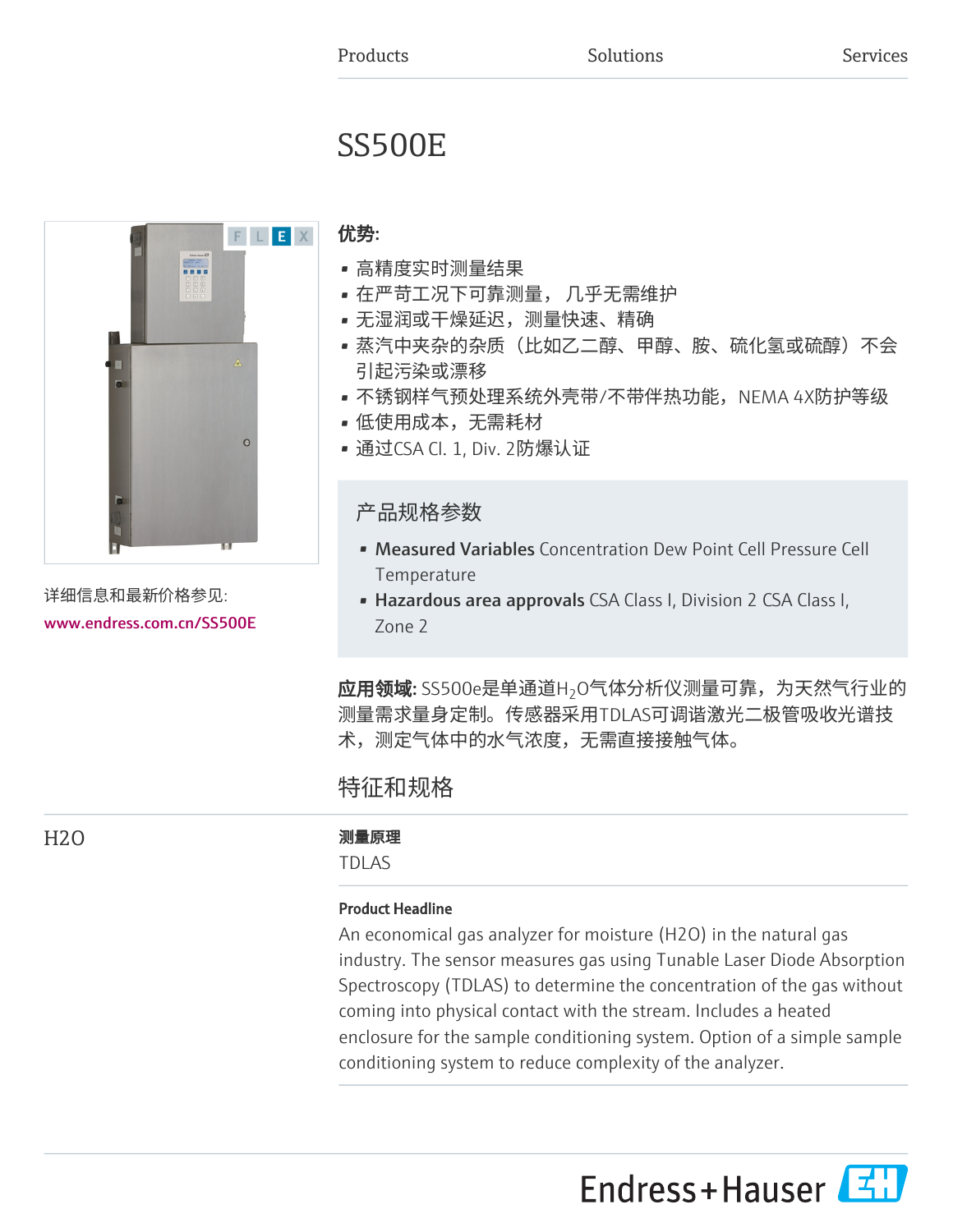#### H<sub>2</sub>O Channels

1

#### Analyte and Measurement ranges

H2O (Moisture): 5-422 to 5-2110 ppmv

#### Measured Variables

Concentration Dew Point Cell Pressure Cell Temperature

#### Ambient Temperature range

-20 to 50°C (-4 to 122°F) Optional: -10 to 60°C (14 to 140°F)

#### Operating Pressure range

Inlet Pressure: 140-350 kPa (20-50 psig) Sample Cell: 700-1400 mbara or 700-1700 mbara (optional)

#### Analyzer Wetted materials

316L Stainless Steel FKM O-Rings Glass

### Power supply

100-240 VAC, 50-60 HZ OR 18-24 VDC - optional 1 Amp maximum @ 120 VAC , 1.6 Amps @ 24 VDC (unheated) 2 Amps maximum @ 120 VAC (heated)

#### Communication

Analog Output: Two 4-20mA Isolated, 1200 ohms @ 24 VDC max load Serial: RS232C - standard, RS485 and Ethernet - optional Protocol: Modbus Gould RTU or Daniel RTU or ASCII Digital Outputs: 2, General Fault and Concentration/Assignable Alarm